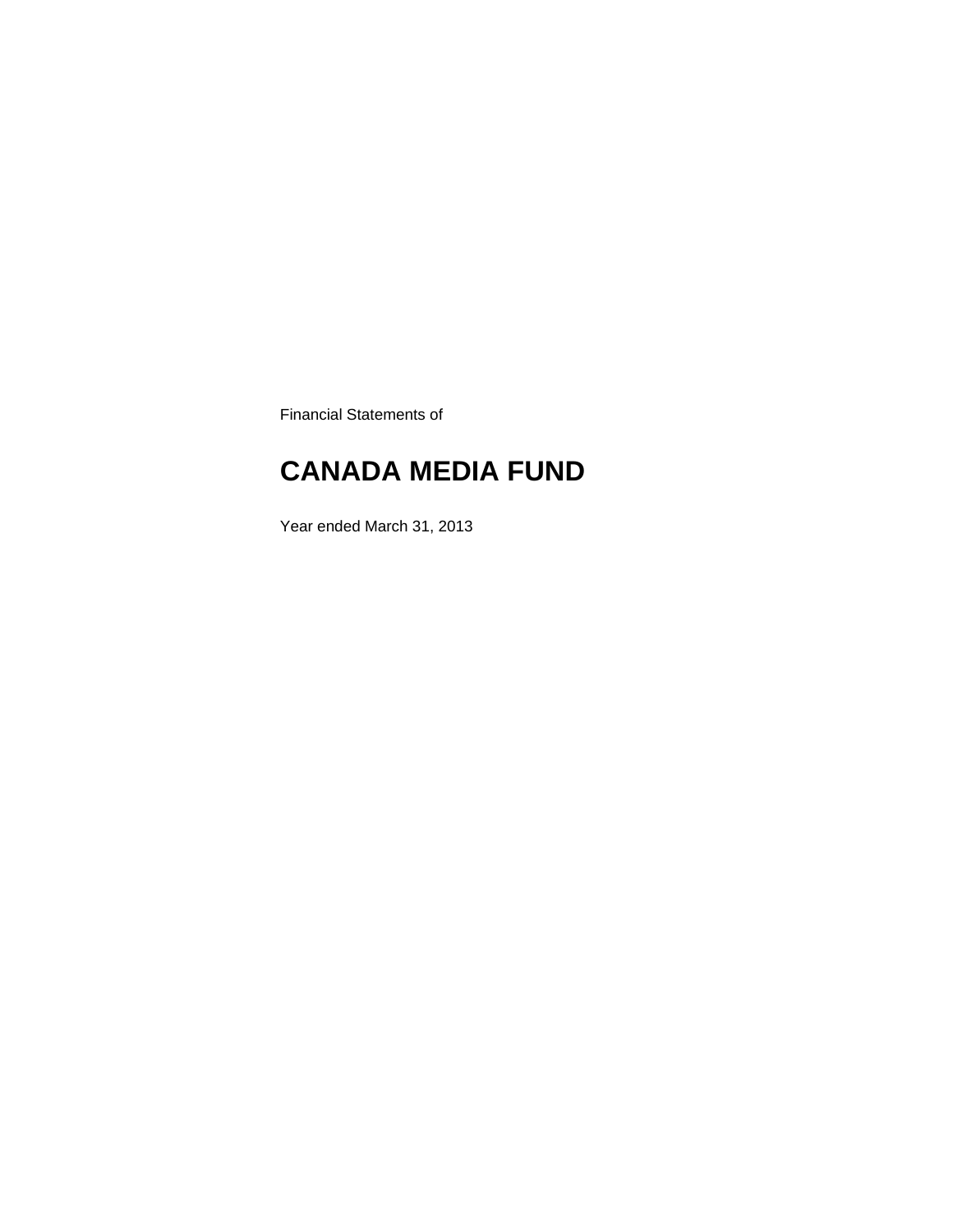

**KPMG LLP**<br> **Chartered Accountants**<br> **Chartered Accountants**<br> **Fax** (416) 228-7123 **Chartered Accountants Fax** Yonge Corporate Centre **Internet** Www.kpmg.ca 4100 Yonge Street Suite 200 Toronto ON M2P 2H3 Canada

### **INDEPENDENT AUDITORS' REPORT**

To the Board of Directors of Canada Media Fund

We have audited the accompanying financial statements of Canada Media Fund, which comprise the statement of financial position as at March 31, 2013, the statements of operations, changes in net assets and cash flows for the year then ended, and notes, comprising a summary of significant accounting policies and other explanatory information.

#### *Management's Responsibility for the Financial Statements*

Management is responsible for the preparation and fair presentation of these financial statements in accordance with Canadian accounting standards for not-for-profit organizations, and for such internal control as management determines is necessary to enable the preparation of financial statements that are free from material misstatement, whether due to fraud or error.

#### *Auditors' Responsibility*

Our responsibility is to express an opinion on these financial statements based on our audit. We conducted our audit in accordance with Canadian generally accepted auditing standards. Those standards require that we comply with ethical requirements and plan and perform the audit to obtain reasonable assurance about whether the financial statements are free from material misstatement.

An audit involves performing procedures to obtain audit evidence about the amounts and disclosures in the financial statements. The procedures selected depend on our judgment, including the assessment of the risks of material misstatement of the financial statements, whether due to fraud or error. In making those risk assessments, we consider internal control relevant to the entity's preparation and fair presentation of the financial statements in order to design audit procedures that are appropriate in the circumstances, but not for the purpose of expressing an opinion on the effectiveness of the entity's internal control. An audit also includes evaluating the appropriateness of accounting policies used and the reasonableness of accounting estimates made by management, as well as evaluating the overall presentation of the financial statements.

We believe that the audit evidence we have obtained is sufficient and appropriate to provide a basis for our audit opinion.

#### *Opinion*

In our opinion, the financial statements present fairly, in all material respects, the financial position of Canada Media Fund as at March 31, 2013, and its results of operations and its cash flows for the year then ended in accordance with Canadian accounting standards for not-for-profit organizations.

 $KPMG$  14P

Chartered Accountants, Licensed Public Accountants

June 17, 2013 Toronto, Canada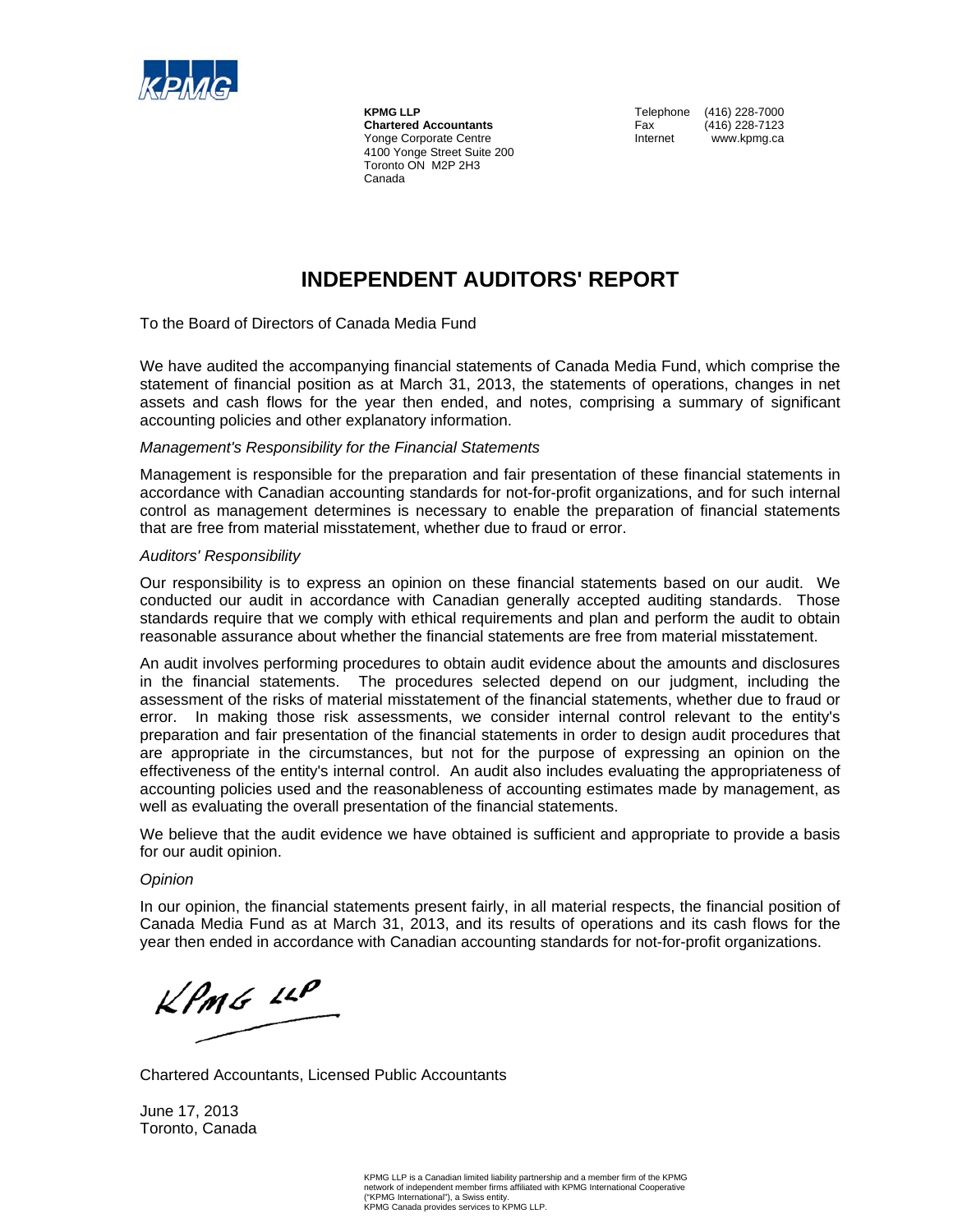Statement of Financial Position (In thousands of dollars)

March 31, 2013, with comparative figures for 2012

|                                                    | 2013        | 2012        |
|----------------------------------------------------|-------------|-------------|
| <b>Assets</b>                                      |             |             |
| Current assets:                                    |             |             |
| Cash and cash equivalents                          | \$<br>8,393 | \$<br>2,378 |
| Investments                                        | 194,270     | 218,712     |
| Accounts receivable (note 3)                       | 22,444      | 22,753      |
| Due from Department of Canadian Heritage           | 1,101       | 1,148       |
| Prepaid expenses                                   | 91          | 109         |
|                                                    | 226,299     | 245,100     |
| Long-term investment (note 10)                     | 2,335       | 2,490       |
| Capital assets (note 4)                            | 116         | 111         |
|                                                    | \$228,750   | \$247,701   |
|                                                    |             |             |
| <b>Liabilities and Net Assets</b>                  |             |             |
| <b>Current liabilities:</b>                        |             |             |
| Accounts payable and accrued liabilities (note 6)  | \$<br>3,823 | 3,454<br>\$ |
| Program commitments payable                        | 182,415     | 178,876     |
|                                                    | 186,238     | 182,330     |
| Net assets:                                        |             |             |
| Invested in capital assets                         | 116         | 111         |
| Internally restricted net assets (note 5)          | 27,545      | 34,522      |
| Unrestricted                                       | 14,851      | 30,738      |
|                                                    | 42,512      | 65,371      |
| Commitments, guarantees and contingencies (note 9) |             |             |

See accompanying notes to financial statements.

On behalf of the Board:

Juis L. Moguell

Chair, Audit Committee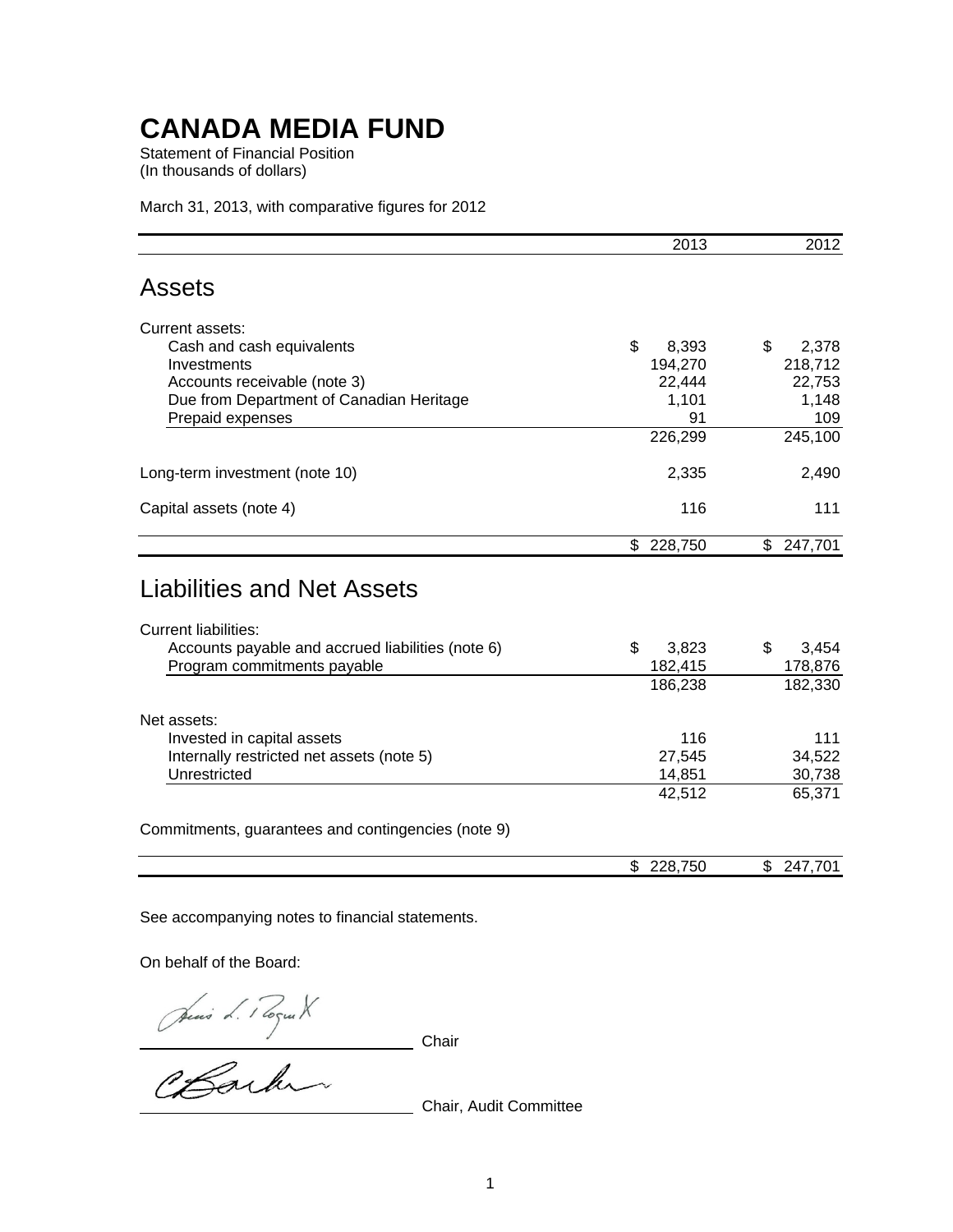Statement of Operations (In thousands of dollars)

Year ended March 31, 2013, with comparative figures for 2012

|                                              | 2013            | 2012           |
|----------------------------------------------|-----------------|----------------|
| Revenue:                                     |                 |                |
|                                              |                 |                |
| Contributions from broadcasting distribution |                 |                |
| undertakings                                 | \$216,678       | 218,241<br>\$. |
| Contributions from Department of             |                 |                |
| Canadian Heritage (note 1)                   | 134,146         | 134,146        |
| Recoupment of production investments and     |                 |                |
| repayments of advances                       | 10,481          | 10,265         |
| Interest                                     | 2,359           | 2,779          |
|                                              | 363,664         | 365,431        |
| Expenses:                                    |                 |                |
| Program commitments                          | 368,040         | 355,346        |
| Industry partnerships                        | 1,155           | 1,074          |
| General and administrative                   | 6,498           | 5,278          |
| Program administration                       | 10,784          | 10,548         |
| Amortization                                 | 46              | 58             |
|                                              | 386,523         | 372,304        |
| Deficiency of revenue over expenses          | \$<br>(22, 859) | \$<br>(6,873)  |

See accompanying notes to financial statements.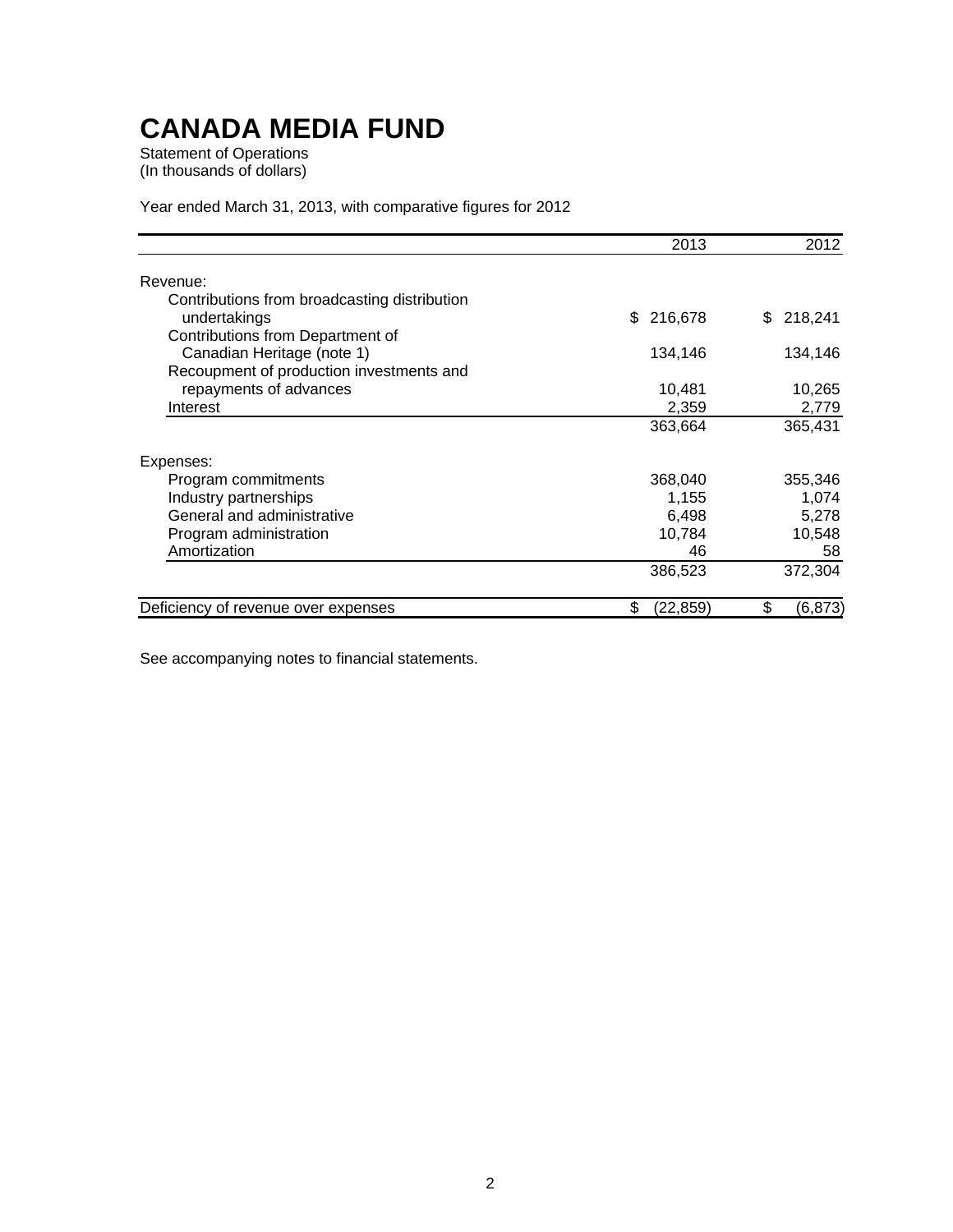Statement of Changes in Net Assets (In thousands of dollars)

Year ended March 31, 2013, with comparative figures for 2012

|                                          | Invested in |         |              |              |              |
|------------------------------------------|-------------|---------|--------------|--------------|--------------|
|                                          |             | capital | Internally   |              |              |
| 2013                                     |             | assets  | restricted   | Unrestricted | Total        |
|                                          |             |         | (note 5)     |              |              |
| Net assets, beginning of year            | \$.         | 111     | \$<br>34,522 | \$<br>30,738 | \$<br>65,371 |
| Deficiency of revenue over expenses      |             | (52)    |              | (22, 807)    | (22, 859)    |
| Investment in capital assets             |             | 57      |              | (57)         |              |
| Internally imposed restrictions (note 5) |             |         | (6, 977)     | 6,977        |              |
| Net assets, end of year                  | \$          | 116     | \$<br>27,545 | \$<br>14,851 | \$<br>42,512 |
|                                          |             |         |              |              |              |
|                                          | Invested in |         |              |              |              |
|                                          |             | capital | Internally   |              |              |
| 2012                                     |             | assets  | restricted   | Unrestricted | Total        |
|                                          |             |         | (note 5)     |              |              |
| Net assets, beginning of year            | \$.         | 101     | \$<br>33,783 | \$<br>38,360 | \$<br>72,244 |
| Deficiency of revenue over expenses      |             | (58)    |              | (6, 815)     | (6, 873)     |
| Investment in capital assets             |             | 68      |              | (68)         |              |
| Internally imposed restrictions (note 5) |             |         | 739          | (739)        |              |
| Net assets, end of year                  | \$.         | 111     | \$<br>34,522 | \$<br>30,738 | \$<br>65,371 |

See accompanying notes to financial statements.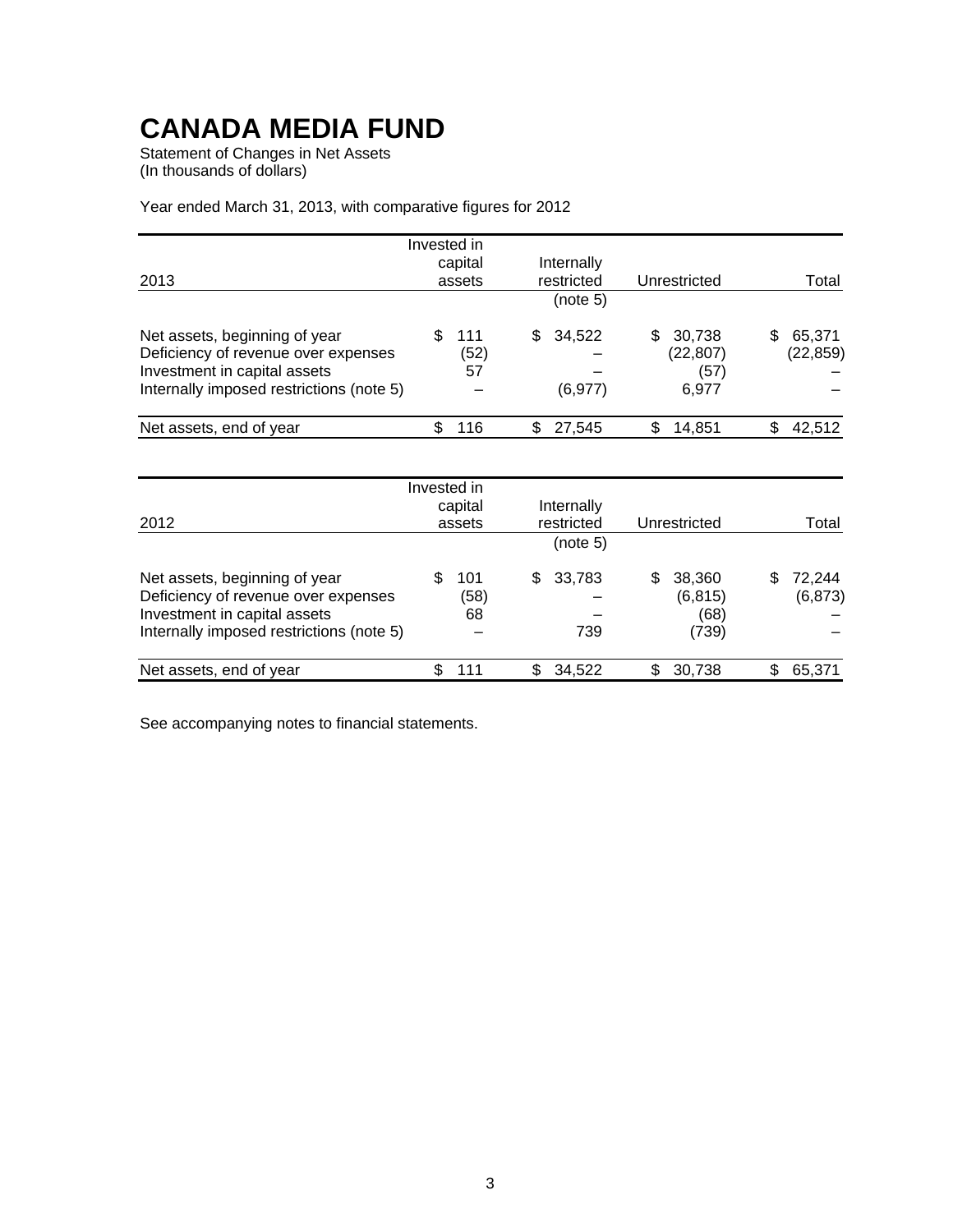Statement of Cash Flows (In thousands of dollars)

Year ended March 31, 2013, with comparative figures for 2012

|                                                    | 2013            | 2012           |
|----------------------------------------------------|-----------------|----------------|
| Cash flows from (used in) operating activities:    |                 |                |
| Deficiency of revenue over expenses                | \$<br>(22, 859) | (6, 873)<br>\$ |
| Items not involving cash:                          |                 |                |
| Amortization                                       | 46              | 58             |
| Gain on long-term investment as a result of        |                 |                |
| fair value adjustment                              | (269)           | (452)          |
| Loss on disposal of capital assets                 | 6               |                |
| Change in non-cash operating working capital:      |                 |                |
| Accounts receivable                                | 309             | 2,813          |
| Due from Department of Canadian Heritage           | 47              | (24)           |
| Prepaid expenses                                   | 18              | (30)           |
| Accounts payable and accrued liabilities           | 369             | (734)          |
| Program commitments payable                        | 3,539           | 1,279          |
|                                                    | (18, 794)       | (3,963)        |
| Cash flows from (used in) investing activities:    |                 |                |
| Repayment of long-term investment                  | 424             |                |
| Purchase of capital assets                         | (57)            | (68)           |
| Redemption proceeds (purchase) of investments, net | 24,442          | (3, 100)       |
|                                                    | 24,809          | (3, 168)       |
| Increase (decrease) in cash and cash equivalents   | 6,015           | (7, 131)       |
|                                                    |                 |                |
| Cash and cash equivalents, beginning of year       | 2,378           | 9,509          |
| Cash and cash equivalents, end of year             | \$<br>8,393     | \$<br>2,378    |

See accompanying notes to financial statements.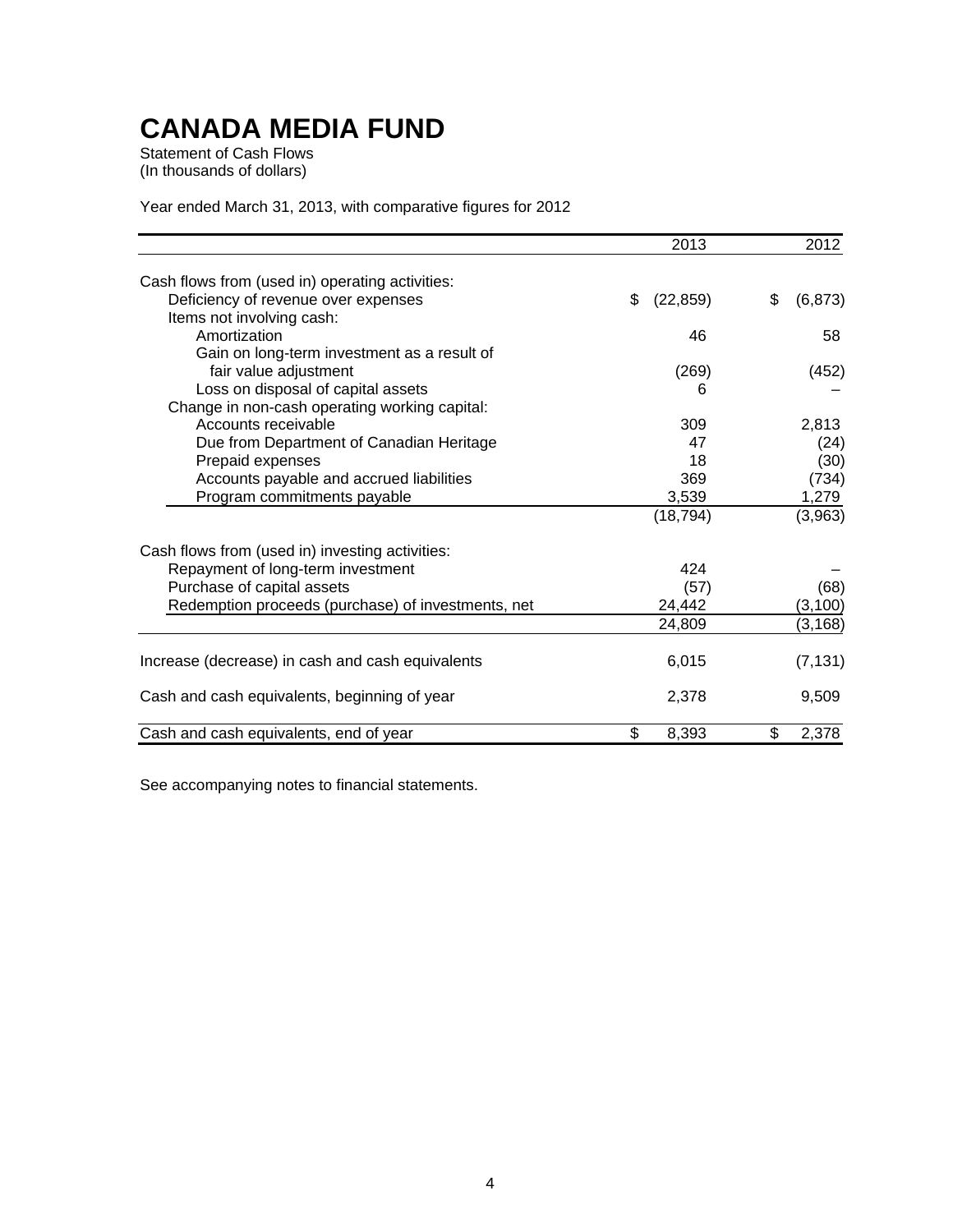Notes to Financial Statements (In thousands of dollars)

Year ended March 31, 2013

Canada Media Fund ("CMF") is a non-profit organization under the Income Tax Act (Canada). CMF was continued during the year under the Canada Not-for-Profit Corporations Act. The mandate of CMF is to support the creation of successful, innovative Canadian content and software applications for current and emerging digital platforms through financial support and industry research.

CMF is governed by a Board of Directors, which consists of seven directors, who are nominated by two member organizations: (i) the Canadian Coalition for Cultural Expression, representing Canada's cable and satellite distributors, which nominates five directors, and (ii) the Government of Canada, through the Department of Canadian Heritage (the "Department"), which nominates two.

CMF delivers financial support to the Canadian television and digital media industries through two streams of funding. The Convergent Stream supports the creation of convergent television and digital media content for consumption by Canadians anytime, anywhere. The Experimental Stream supports the development of innovative, interactive digital media content and software applications. File administration is contracted to CMF Program Administrator at Telefilm Canada ("Telefilm").

#### **1. Operations:**

These financial statements comprise the financial position and results of operations of CMF.

CMF received funding under a Contribution Agreement from the Department of \$134,146 for the fiscal year ended March 31, 2013 (2012 - \$134,146).

CMF receives amounts from the broadcasting distribution undertakings ("BDUs") which are mandated by the Canadian Radio-television and Telecommunications Commission ("CRTC") to contribute up to 5% of annual gross revenue derived from broadcasting activities to the production of Canadian programming. Under their conditions of licence with the CRTC, BDUs are required to remit at least 80% of such contributions to CMF.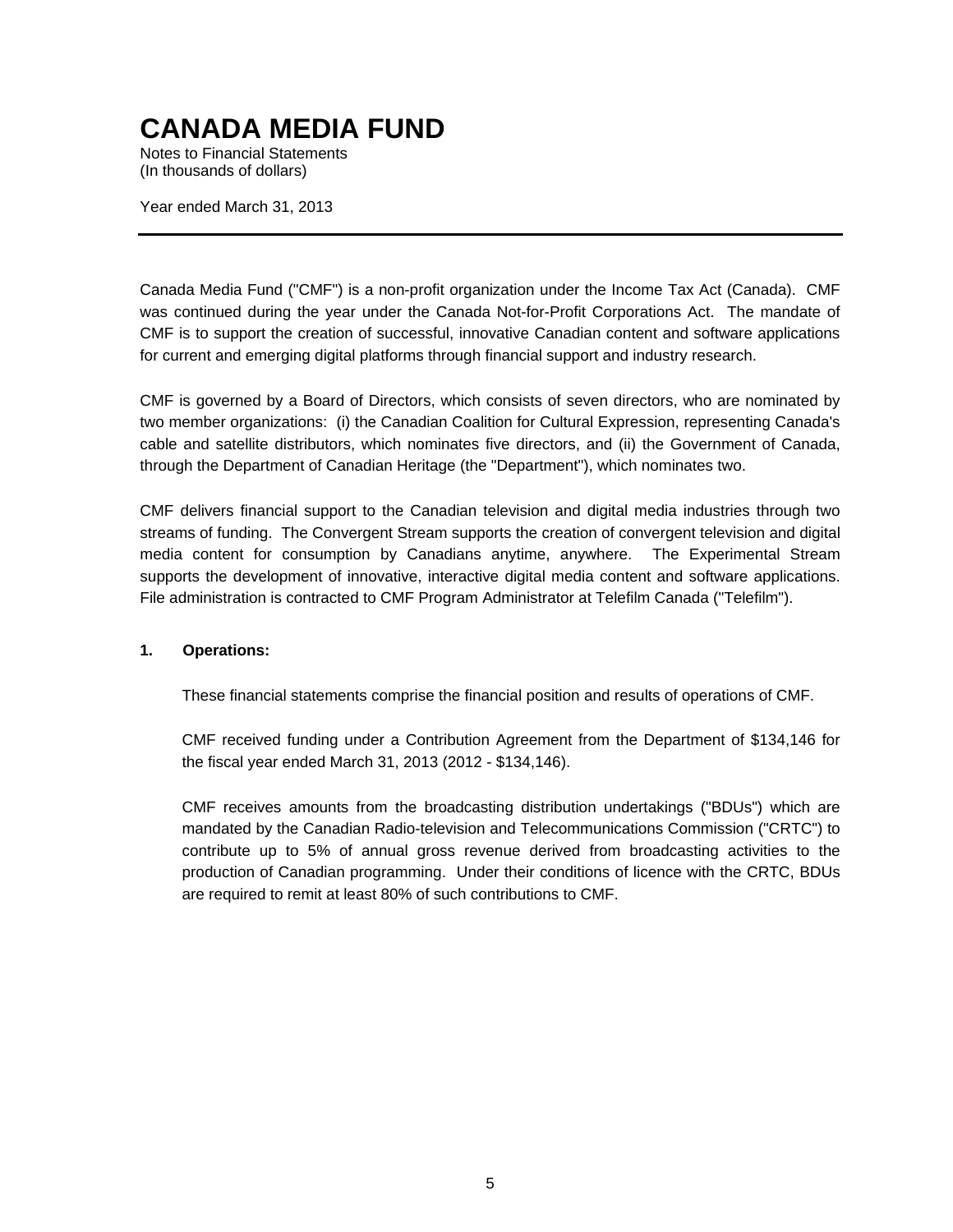Notes to Financial Statements (continued) (In thousands of dollars)

Year ended March 31, 2013

#### **2. Significant accounting policies:**

The financial statements have been prepared in accordance with Canadian Accounting Standards for Not-For-Profit Organizations in Part III of The Canadian Institute of Chartered Accountants' Handbook. Significant accounting policies are summarized below:

(a) Revenue recognition:

CMF follows the deferral method of accounting for restricted contributions from the Department and unrestricted contributions from BDUs. Under the deferral method of accounting for contributions, restricted contributions related to expenses of future periods are deferred and recognized as revenue in the year in which the related expenses are incurred. Contributions from the Department are recognized as revenue in the year in which the related expenses are incurred and payable. Contributions from BDUs are recognized as revenue when received or receivable if the amount can be reasonably estimated and collection is reasonably assured. No amount was deferred.

Interest income is recognized when it is earned.

Recoupment of production investments and repayments of advances are recorded as revenue in the year in which the amounts are received or receivable.

(b) Program commitments:

Program commitments represent CMF's financial contribution to production, development, marketing and versioning projects.

Forms of funding in the Convergent Stream include: licence fee top-up, equity investment, non-interest bearing advance and non-repayable contribution.

Forms of funding in the Experimental Stream include: recoupable investment, repayable advance and recoupable advance.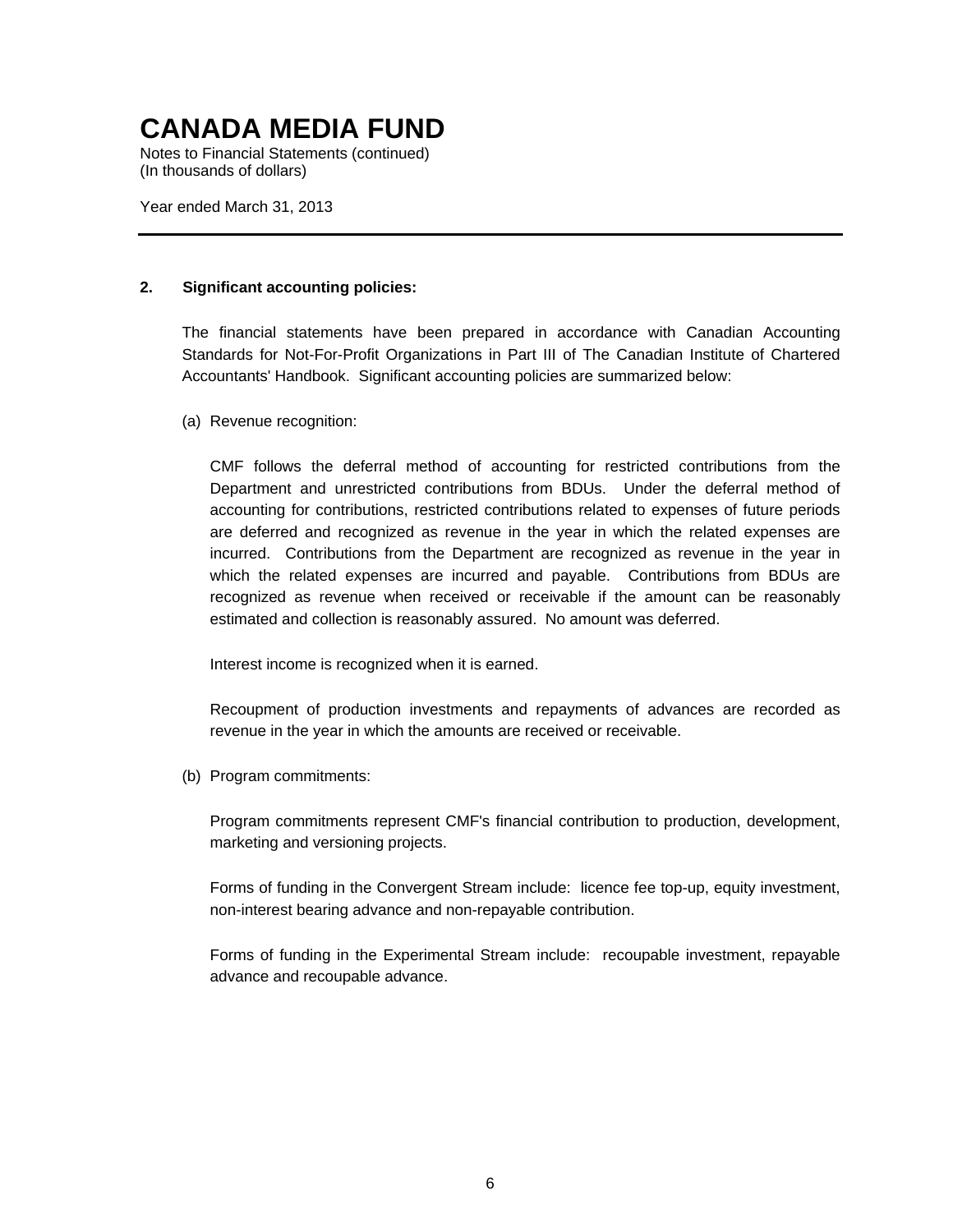Notes to Financial Statements (continued) (In thousands of dollars)

Year ended March 31, 2013

#### **2. Significant accounting policies (continued):**

All forms of funding are expensed in the year in which CMF determines that the financial contribution to the project is approved. Some forms of funding may be recovered in the case of equity investments, non-interest bearing advances, repayable advances, recoupable investments and recoupable advances if certain criteria in the funding agreements are met. As the likelihood of the project achieving those criteria is uncertain, and the actual amount and timing of recovery of these types of funding is not determinable, or may never be recovered, no amount is recorded in the financial statements of CMF until the criteria have been met and the amounts are known.

In certain instances, the actual amounts paid differ from the original commitment. Adjustments for these differences are recorded when determined. During the year, an aggregate of \$2,077 (2012 - \$235) of adjustments relating to the licence fee top-ups and an aggregate of \$1,663 (2012 - \$4,161) of adjustments relating to the equity investments, recoupable investments and advances were recorded relating to prior years.

#### (c) Capital assets:

Capital assets of CMF are recorded at cost less accumulated amortization. Amortization is provided on a straight-line basis over the assets' estimated useful lives as follows:

| Eauipment                     | 20% - 30%     |
|-------------------------------|---------------|
| Office furniture and fixtures | 20%           |
| Leasehold improvements        | Term of lease |

Software costs are expensed as incurred.

(d) Cash and cash equivalents:

CMF's policy is to present bank balances under cash and cash equivalents.

(e) Financial investments:

Financial investments include Government of Canada treasury bills, Province of British Columbia promissory notes and term deposits with term to maturity of one year or less.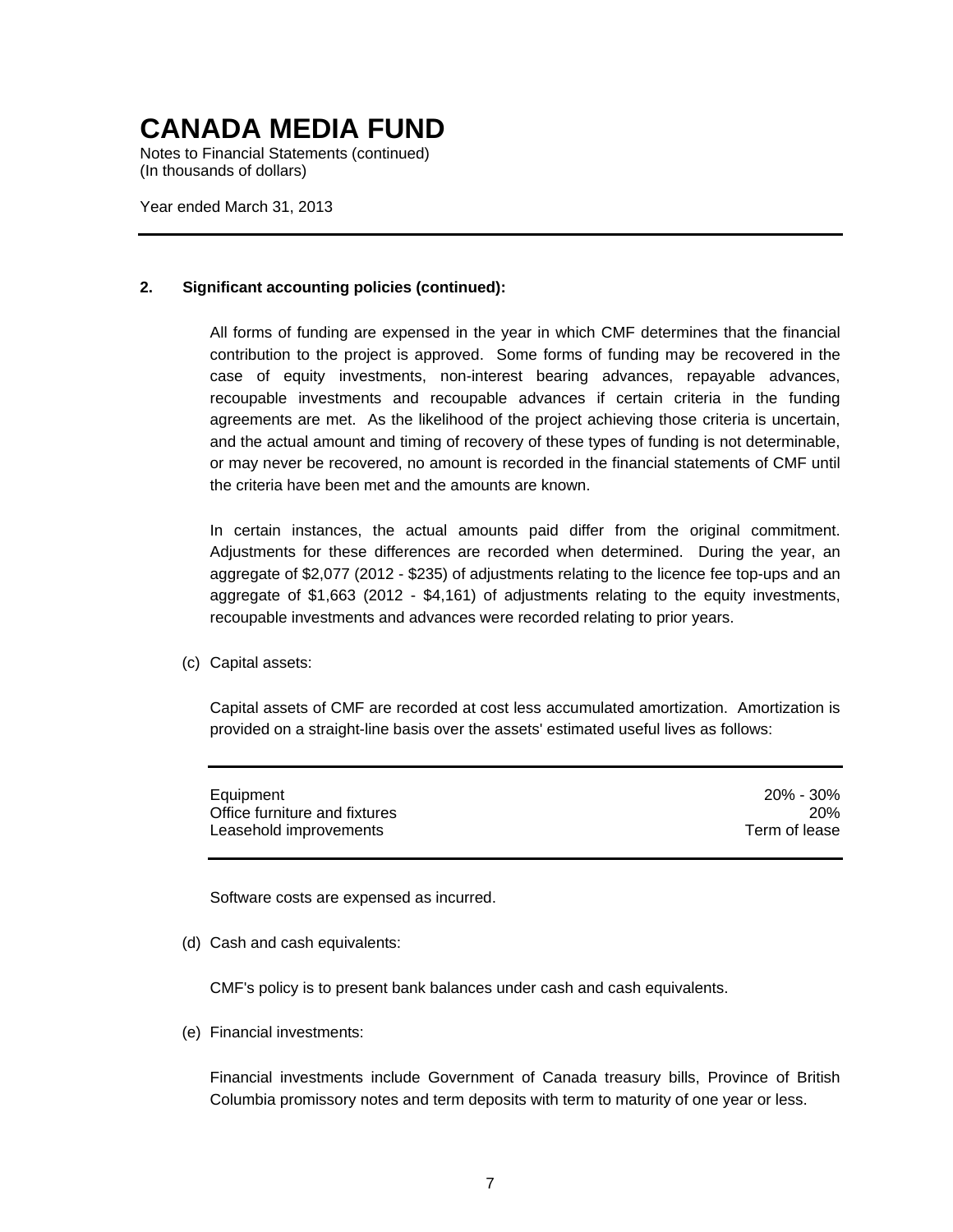Notes to Financial Statements (continued) (In thousands of dollars)

Year ended March 31, 2013

### **2. Significant accounting policies (continued):**

Long-term investment include asset-backed term notes (note 10).

CMF has irrevocably elected to carry all of its financial investments, including its long-term investment, at fair value.

(f) Financial instruments:

CMF initially measures its financial assets and financial liabilities at fair value. It subsequently measures all its financial assets and financial liabilities at amortized cost, except for investments and long-term investment that are measured at fair value. Changes in fair value are recognized in the statement of operations.

Financial assets subsequently measured at amortized cost include accounts receivable and due from Department of Canadian Heritage. Financial liabilities subsequently measured at amortized cost include accounts payable and accrued liabilities and program commitments payable.

Financial instruments measured at amortized cost are adjusted by financing fees and transaction costs. All other transaction costs are recognized in excess (deficiency) of revenue over expenses in the period incurred.

Financial assets are assessed for impairment on an annual basis at the end of the fiscal year if there are indicators of impairment. If there is an indicator of impairment, CMF determines if there is a significant adverse change in the expected amount or timing of future cash flows from the financial asset. If there is a significant adverse change in the expected cash flows, the carrying amount of the financial asset is reduced to the highest of the present value of the expected cash flows, the amount that could be realized from selling the financial asset or the amount CMF expects to realize by exercising its right to any collateral. If events and circumstances reverse in a future period, an impairment loss will be reversed to the extent of the improvement.

(g) Allocation of general and administrative expenses:

CMF does not allocate expenses between functions on the statement of operations.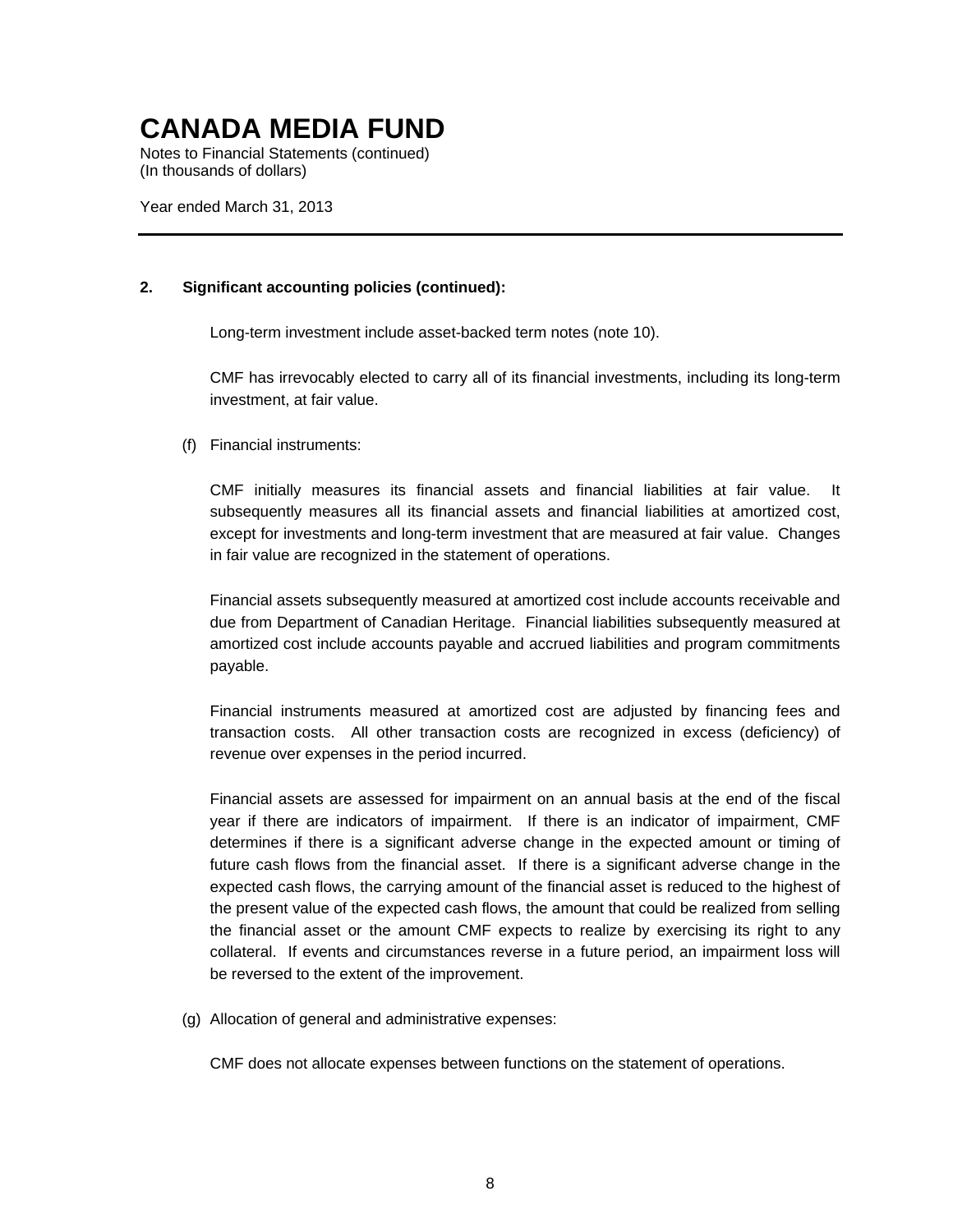Notes to Financial Statements (continued) (In thousands of dollars)

Year ended March 31, 2013

### **2. Significant accounting policies (continued):**

(h) Use of estimates:

The preparation of financial statements requires management to make estimates and assumptions that affect the reported amounts of assets and liabilities and disclosure of contingent assets and liabilities at the date of the financial statements and the reported amounts of revenue and expenses during the year. The carrying value of the long-term investment is a significant item, which is subject to such estimates and assumptions.

#### **3. Accounts receivable:**

|                                                             | 2013           | 2012           |
|-------------------------------------------------------------|----------------|----------------|
| Accounts receivable<br>Less allowance for doubtful accounts | \$22,468<br>24 | \$22,768<br>15 |
|                                                             | \$<br>22.444   | 22,753         |

#### **4. Capital assets:**

| 2013                                                                 |     | Cost              | Accumulated<br>amortization |                  | Net book<br>value |
|----------------------------------------------------------------------|-----|-------------------|-----------------------------|------------------|-------------------|
| Equipment<br>Office furniture and fixtures<br>Leasehold improvements | SS. | -228<br>17<br>137 | SS.                         | 141<br>12<br>113 | 87<br>5<br>24     |
|                                                                      |     | 382               | .ፍ                          | 266              | ∣16               |

| 2012                                                                 | Cost                   | Accumulated<br>amortization | Net book<br>value |
|----------------------------------------------------------------------|------------------------|-----------------------------|-------------------|
| Equipment<br>Office furniture and fixtures<br>Leasehold improvements | \$<br>300<br>15<br>131 | 219<br>S.<br>10<br>106      | 81<br>5<br>25     |
|                                                                      | 446                    | 335                         |                   |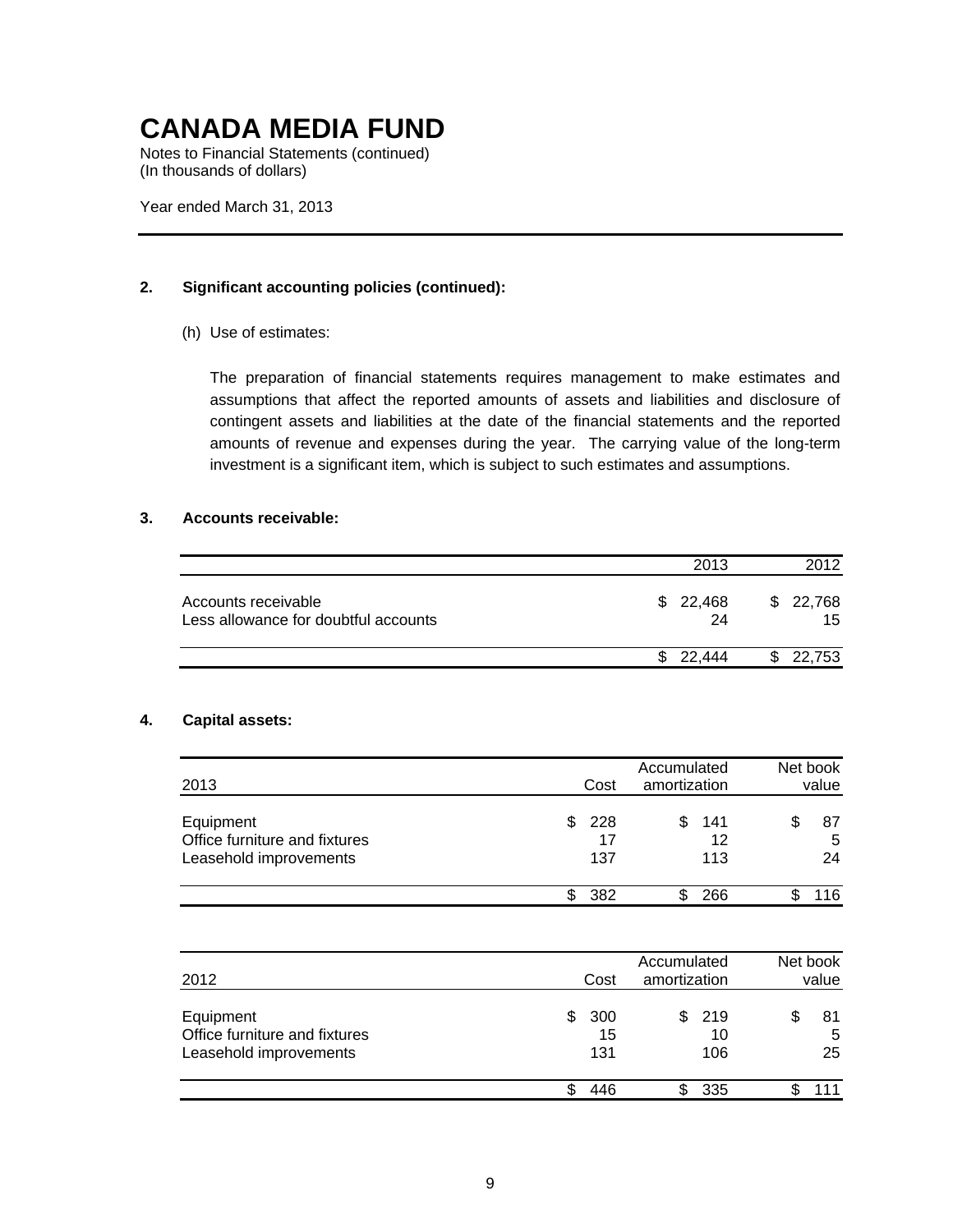Notes to Financial Statements (continued) (In thousands of dollars)

Year ended March 31, 2013

### **5. Internally restricted net assets:**

|                                                                                                                                                          |   | Balance,<br>March 31,<br>2012 | <b>Transfers</b>         |   | Balance,<br>March 31,<br>2013 |
|----------------------------------------------------------------------------------------------------------------------------------------------------------|---|-------------------------------|--------------------------|---|-------------------------------|
| Settlement of CMF operational<br>expenses in the event of dissolution<br>of its operations<br>Program funding 2012 - 2013<br>Program funding 2013 - 2014 | S | 9,992<br>24,530               | \$<br>(24,530)<br>17,553 | S | 9,992<br>17,553               |
|                                                                                                                                                          |   | 34,522                        | (6,977                   |   | 27.545                        |

The Board of Directors has set aside amounts for specific purposes which are not available for other purposes without prior approval from the Board of Directors.

On March 14, 2013, the Board of Directors approved the transfer of \$17,553 (2012 - on March 7, 2012 - \$24,530) from unrestricted to restricted net assets to provide additional funding for program commitments for fiscal 2013 - 2014 (2012 - for fiscal 2012 - 2013).

#### **6. Government remittances:**

Included in accounts payable and accrued liabilities are government remittances payable of \$29 (2012 - \$27), which includes amounts payable for payroll related taxes.

#### **7. Financial instruments and risk management:**

CMF is exposed to various risks through its financial instruments. The following analysis presents CMF's exposure to significant risk at March 31, 2013:

(a) Liquidity risk:

Liquidity risk is the risk of being unable to meet cash requirements or fund obligations as they become due. CMF manages its liquidity risk by constantly monitoring forecasted and actual cash flows and financial liability maturities and by holding financial assets that can be readily converted into cash. All of CMF's investments, except for the long-term investment, are considered to be readily realizable as they can be quickly liquidated at amounts close to their fair value. There has been no change to risk exposure from 2012.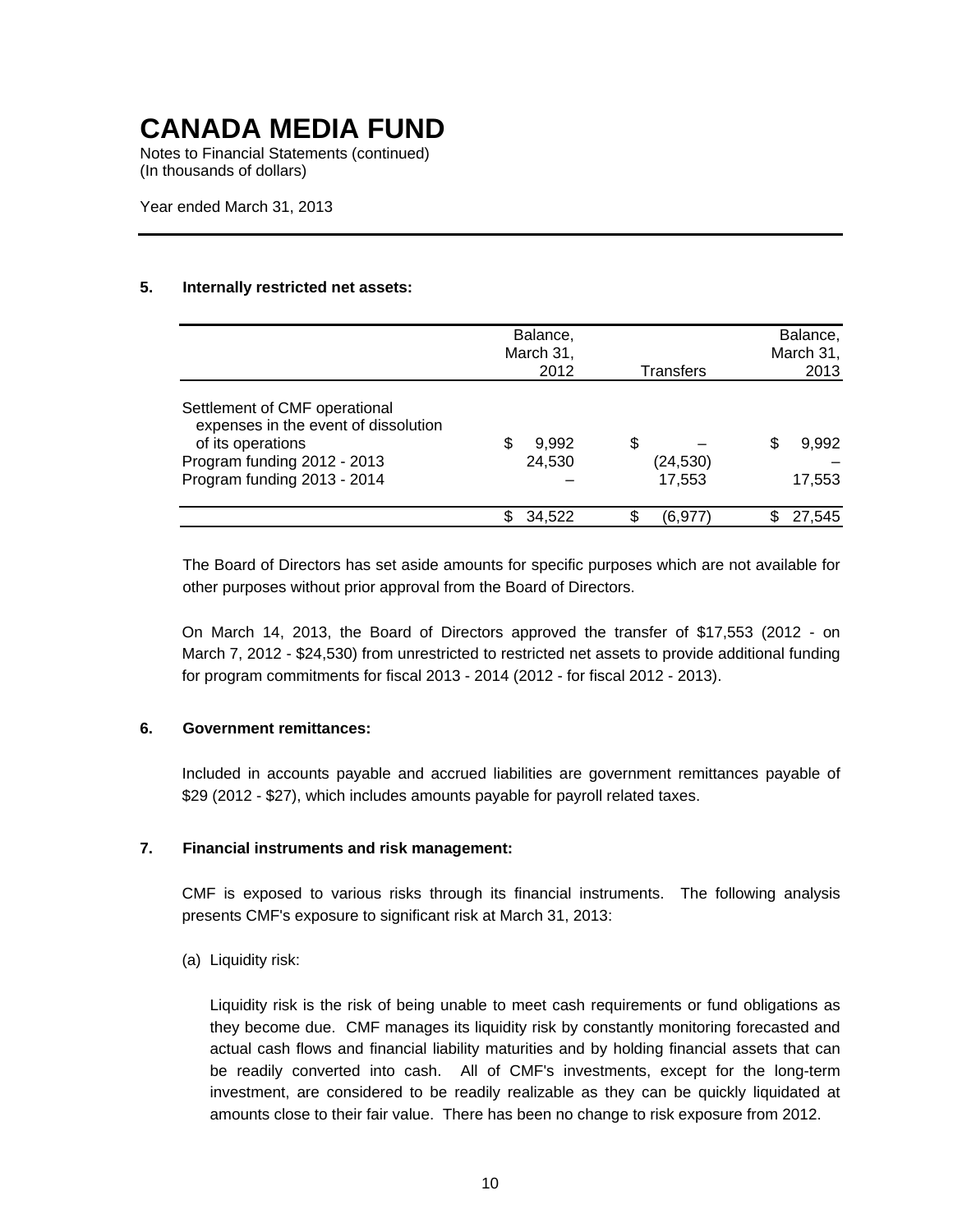Notes to Financial Statements (continued) (In thousands of dollars)

Year ended March 31, 2013

### **7. Financial instruments and risk management (continued):**

(b) Credit risk:

Credit risk refers to the risk that a counterparty may default on its contractual obligations resulting in a financial loss and when a financial instrument is affected by a credit rating or other measure of credit quality. CMF is exposed to credit risk with respect to accounts receivable. CMF assesses, on a continuous basis, accounts receivable on the basis of amounts it is virtually certain to receive. CMF is also exposed to credit risk with respect to its investments. CMF's concentration of credit risk by credit rating is as follows:

| Credit rating | 2013          | 2012          |
|---------------|---------------|---------------|
|               |               |               |
| $R-1$ (high)  | 183,068<br>\$ | \$214,495     |
| AA            | 11,202        | 4,217         |
| AA (low)      | 1,773         |               |
| A (high)      |               | 1,673         |
| BBB (high)    | 445           | 419           |
| Not rated     | 117           | 398           |
|               | 196,605<br>\$ | 221,202<br>\$ |

Credit ratings are obtained from Dominion Bond Rating Service credit rating agency.

(c) Interest rate risk:

Interest rate risk is the risk to CMF's earnings that arise from fluctuations in interest rates and the degree of volatility of these rates. CMF is exposed to interest rate risk and its effect on interest income. The risk is low since interest income is not a major component of total revenue.

Fixed income securities have yields varying from 0.75% to 1.05% (2012 - 0.73% to 1.10%) with maturity dates ranging from April 1, 2013 to November 21, 2013 (2012 - April 1, 2012 to December 14, 2012). The value of fixed income securities will generally rise if interest rates fall and fall if interest rates rise. The value of the securities will vary with developments within the specific companies or governments which issue the securities. There has been no change to risk exposure from 2012.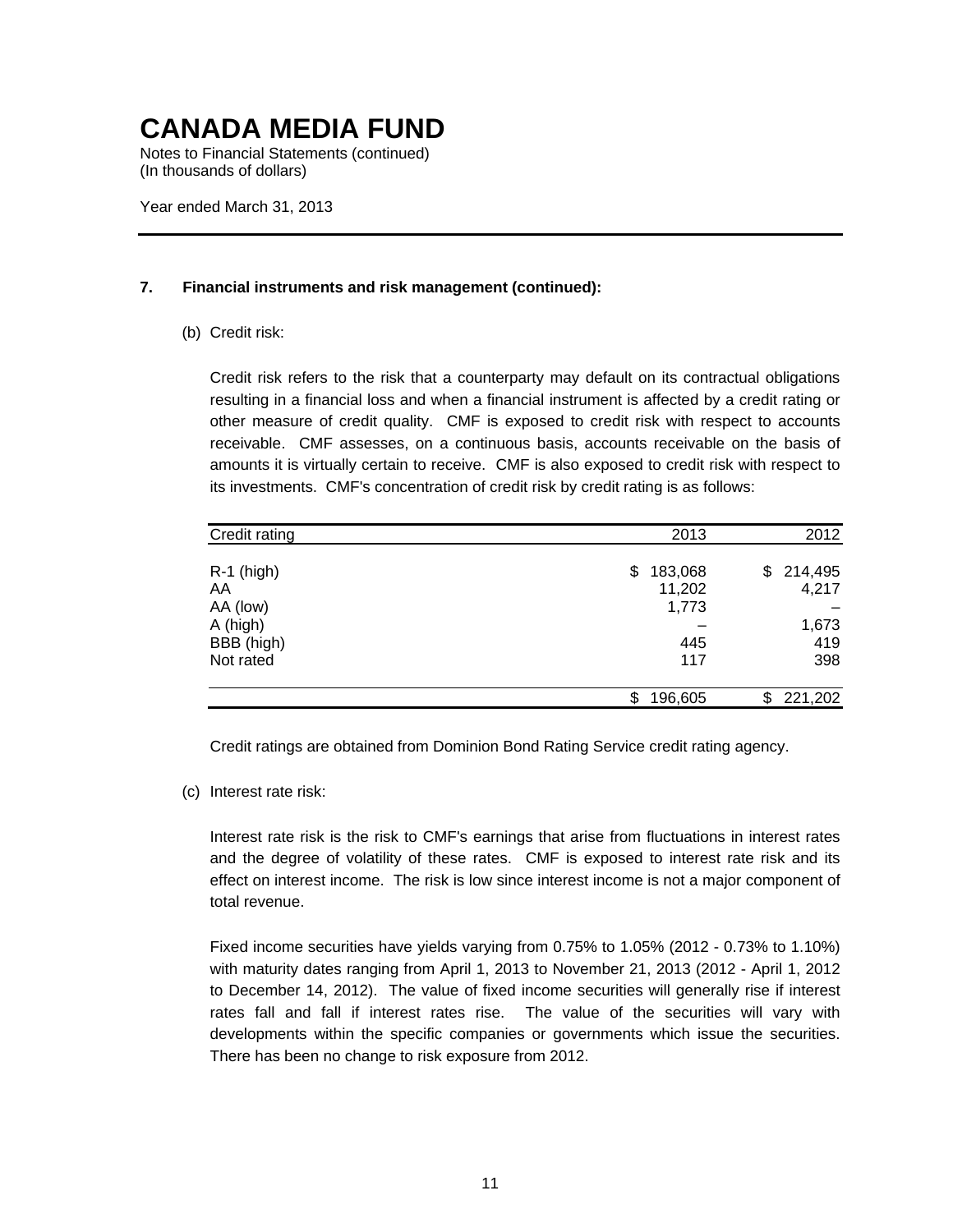Notes to Financial Statements (continued) (In thousands of dollars)

Year ended March 31, 2013

#### **8. Related party transactions and balances:**

There were no program commitments funded during the current and prior years to production companies who are related to CMF by virtue of their direct or indirect membership on CMF's Board of Directors.

#### **9. Commitments, guarantees and contingencies:**

CMF is committed to rental payments of \$1,269 for its leased premises expiring on March 31, 2017.

| 2014 | \$348 |
|------|-------|
| 2015 | 303   |
| 2016 | 307   |
| 2017 | 311   |
|      |       |

In relation to these leases, CMF has agreed to indemnify the landlord against all expenses, damages, actions, claims or liabilities arising from any default under the leases or from CMF's use or occupation of the leased premises.

CMF is committed to payments of \$10,467 for file administration services provided by Telefilm, in accordance with a services agreement expiring on March 31, 2014. As detailed in the services agreement, in the event of termination, CMF is committed to pay some additional expenses that will be incurred to wind down the provision of services by Telefilm.

CMF has indemnified its past, present and future directors, officers and employees ("Indemnified Persons") against expenses (including legal expenses), judgments and any amount actually or reasonably incurred by them in connection with any action, suit or proceeding in which the Indemnified Persons are sued as a result of their service, if they acted honestly and in good faith with a view to the best interests of CMF. The nature of the indemnity prevents CMF from reasonably estimating the maximum exposure. CMF has purchased directors' and officers' liability insurance with respect to this indemnification.